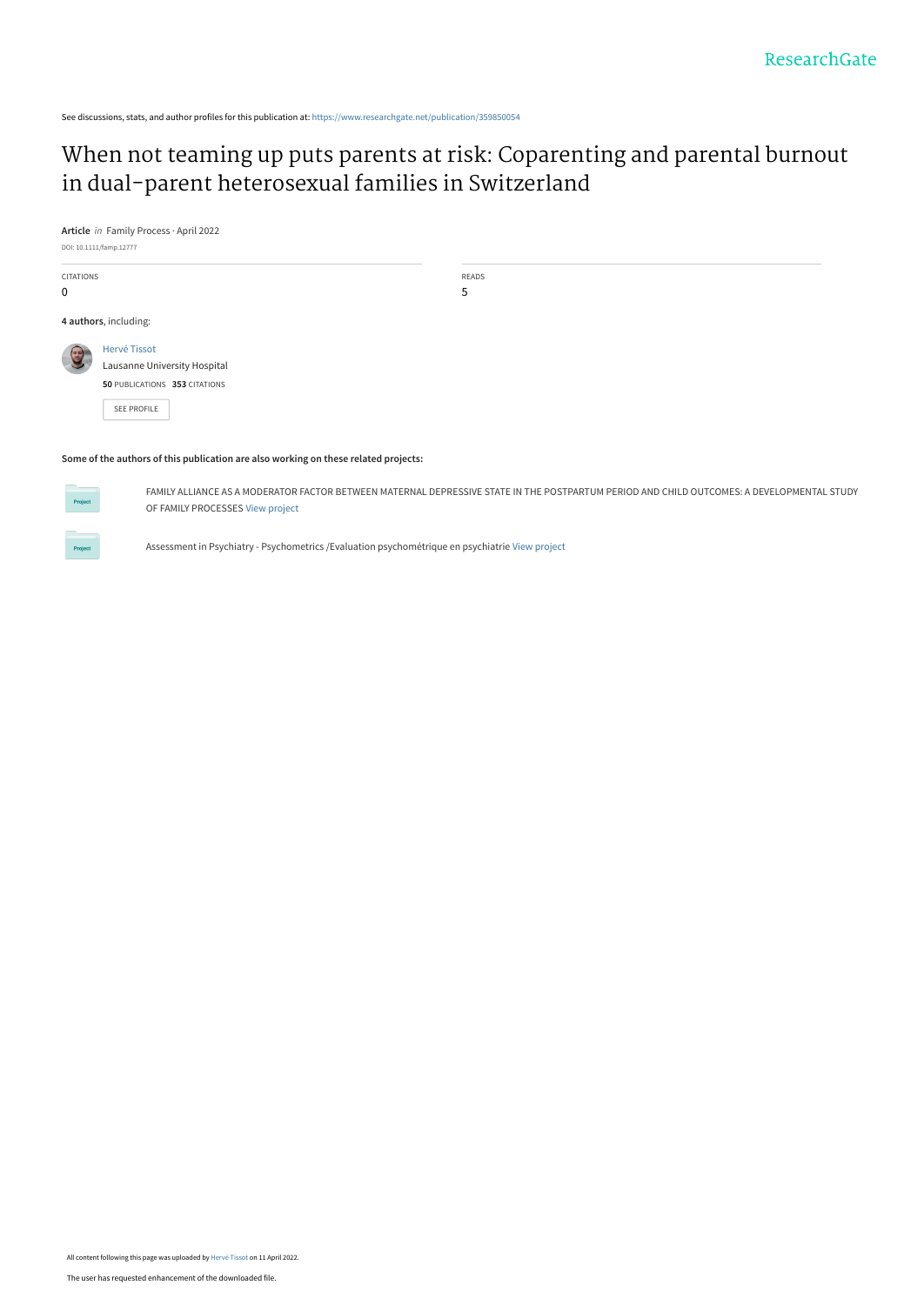**FAMILY PROCESS** 

# **When not teaming up puts parents at risk: Coparenting and parental burnout in dual-parent heterosexual families in Switzerland**

**Nicolas Favez<sup>1,[2](https://orcid.org/0000-0003-1744-7602)</sup> | Aline Max<sup>1</sup> | Michel Bader<sup>2</sup> | Hervé Tissot<sup>1,2</sup> | <b>O** 

1 Faculty of Psychology and Educational Sciences, University of Geneva, Geneva, Switzerland

2 University Hospital Center and University of Lausanne, Lausanne, Switzerland

#### **Correspondence**

Nicolas Favez, Faculty of Psychology and Educational Sciences, University of Geneva, Boulevard du Pont d'Arve 40, 1211 Geneva 4, Switzerland. Email: [nicolas.favez@unige.ch](mailto:nicolas.favez@unige.ch)

#### **Abstract**

Parental burnout refers to loss of energy and pleasure in the parental role. It is predictive of psychopathological outcomes in parents and dysfunctional parenting behaviors. Support of parental duties is central to alleviation of parental burden and prevention of burnout. Coparenting is the concept related to interparental mutual support in rearing a child. However, the links between coparenting and parental burnout have yet to be assessed. We thus aimed in this study to assess which dimensions of coparenting are linked with parental burnout. A total of 306 participants from the French-speaking part of Switzerland (120 fathers, 186 mothers) completed online questionnaires about parental burnout, their coparental relationship, and sociodemographic characteristics. We performed hierarchical regressions, entering sociodemographic characteristics in a first block and coparenting dimensions in a second block. Results showed that (i) a higher number of children and having younger children are linked to higher burnout; (ii) coparenting exposure to conflict is related to higher burnout, whereas endorsement of the partner's parenting is related to lower burnout; and (iii) no interaction effect occurs between sociodemographic characteristics and coparenting variables. Coparenting thus significantly contributes to the

This is an open access article under the terms of the [Creative Commons Attribution-NonCommercial-NoDerivs](http://creativecommons.org/licenses/by-nc-nd/4.0/) License, which permits use and distribution in any medium, provided the original work is properly cited, the use is non-commercial and no modifications or adaptations are made.

<sup>© 2022</sup> The Authors. *Family Process* published by Wiley Periodicals LLC on behalf of Family Process Institute.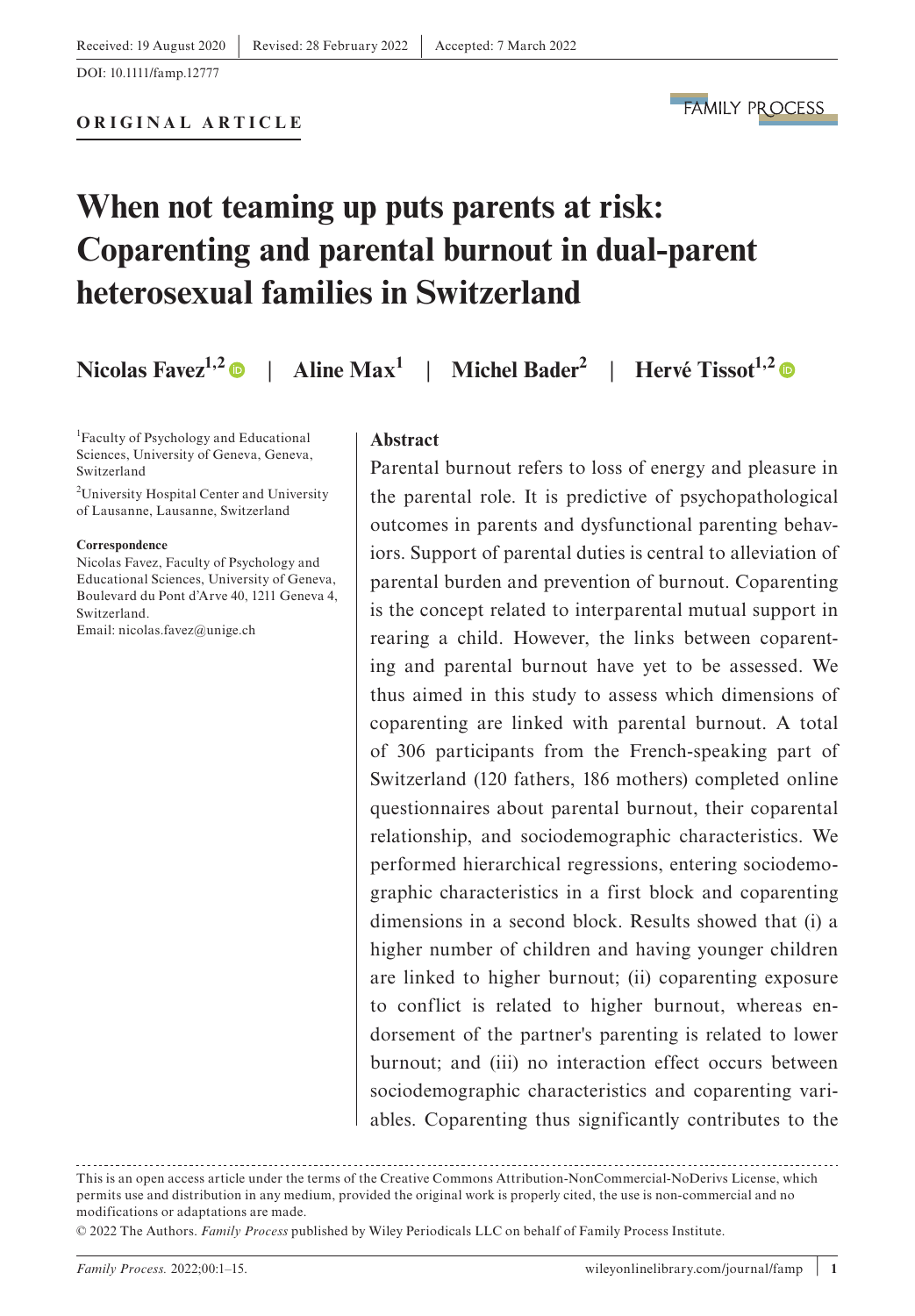occurrence of burnout syndrome. Working on the coparental relationship preventively in parental educational programs or at a relational systemic level in therapy may help prevent burnout. Treating one parent only may not be sufficient to alleviate burnout, as negative coparenting could counter the effect of individual therapy.

#### **KEYWORDS**

coparenting, endorsement of partner parenting, exposure to conflict, parental burnout

# **INTRODUCTION**

Being a parent is becoming an increasingly complex task. Parents in the workforce are simultaneously expected to be efficient workers and caregivers and thus able to handle a double organizational agenda. They must cope with the demands of both occupational and family contexts at an instrumental and emotional level. These demands result in an increased burden, especially in women who are in charge of most of the domestic organization (Borelli et al., 2017; McGill, 2014). Moreover, parents must also manage the organization of roles within the family, something that is no longer preestablished in the way it used to be. Traditionally, parental roles in Western countries were determined according to specialized role sharing: the father in the workforce as "breadwinner," the mother at home as "caregiver" (McGlynn, 2006). Since the middle of the 20th century, a progressive shift toward more egalitarian roles has occurred in which parental duties are shared, even though social pressure to maintain traditional roles remains strong (Toulemon, 2016). For example, in 2020 in Switzerland, women spent more time on domestic and family work than men did (28.7 vs. 19.1 hours per week, respectively), although the time spent by men on domestic work has been increasing in the last 10 years (Federal Statistical Office, 2021). An egalitarian shift implies that roles have to be negotiated between parents—either explicitly or informally in the tasks that each one assumes spontaneously—to specify who will do what. Role sharing may be mutually satisfying or, in contrast, may lead to enduring dissatisfaction if it does not meet each parent's expectations (Favez et al., 2021a; Kotila et al., 2013).

An excessive burden may lead parents to feel a loss of energy and pleasure in their parental role (Bronte-Tinkew & Horowitz, 2010), a phenomenon that is more and more frequently described. Pelsma et al. (1989) coined the construct "parental burnout" to describe the distress specifically related to parental roles. Parental burnout has been described as constituting three types of symptoms (Roskam et al., 2018): exhaustion in the parental role (a feeling of being unable to accomplish parental chores and duties); emotional distancing (a feeling of not being concerned or engaged in the parental role); and loss of pleasure in being with the children (the parent is fed up and daily activities with the child are accomplished mechanically, or even with negative emotions). These symptoms are a clear break in the life trajectory of the parents, as they were not present from the beginning of parental life; the symptoms thus induce a contrast in the experience of being a parent over time and are not a consequence of a general depressive state (Mikolajczak et al., 2018). In Western countries, the prevalence of parental burnout is at least 5%, affecting mainly mothers, but it may be present in fathers as well. Lifelong prevalence is still unknown (Roskam et al., 2021). Negative outcomes of parental burnout are multiple: It affects, on the one hand, the parent at an individual level, with the occurrence of sleep disturbances, somatic complaints, addictions, or even suicidal ideations, and, on the other hand, induces disturbances in the parent(s)–child relationship following disruptions in parental behavior, so that it has an impact on the child as well (Gillis & Roskam, 2019).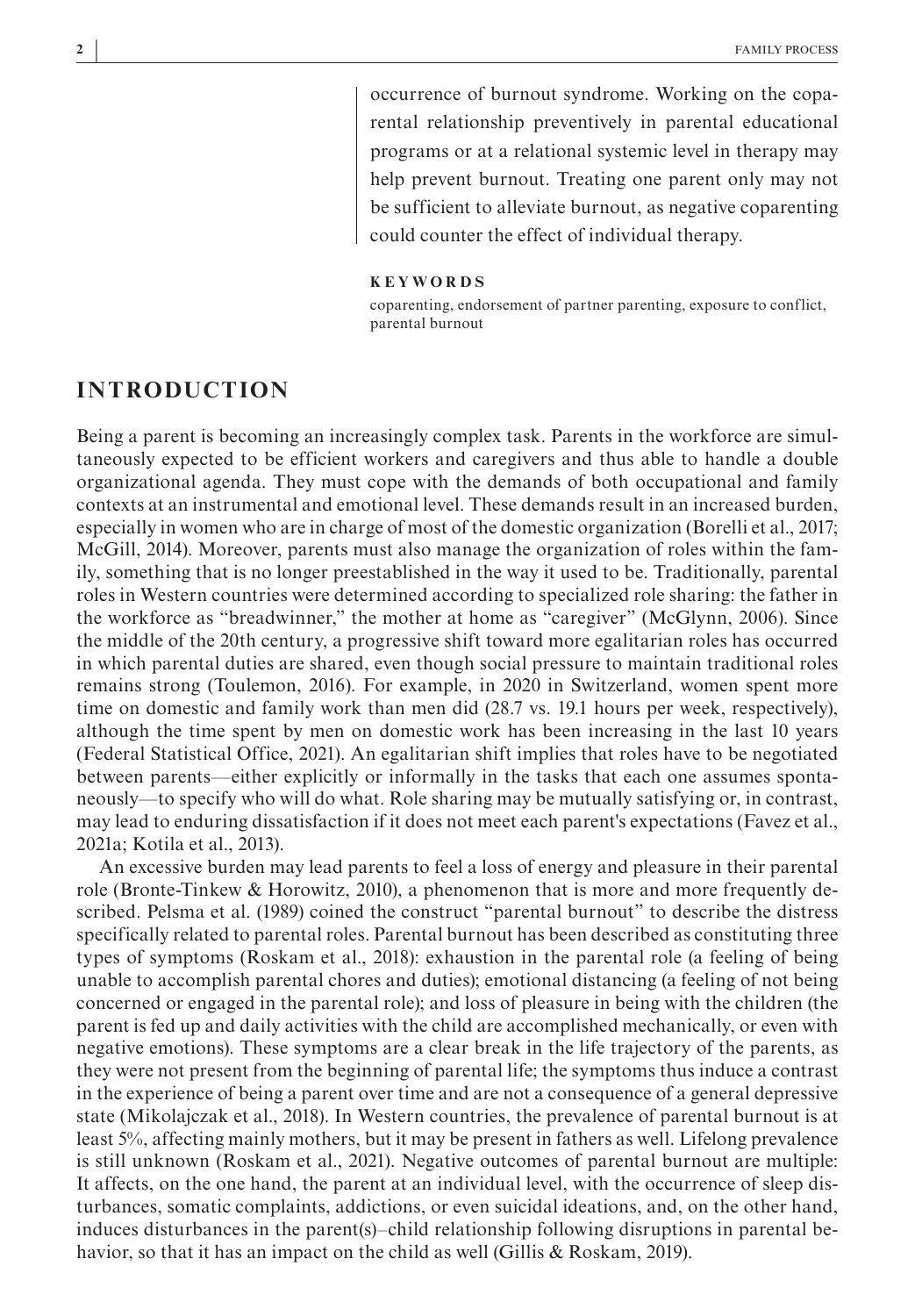According to Belsky's (1984) process model of parenting, three types of determinants affect parental functioning: first, the psychological resources of parents, for example, their cognitive–motivational competences, which have been studied through coping skills in the context of parental burnout (Le Vigouroux et al., 2017); second, characteristics of the children such as a difficult temperament or health issues that put a strain on parents (Crouter & Booth, 2003); third, contextual sources of stress and support, including a social network, marital relations, and work. Studies have shown that the major source of support mentioned by parents is the other parent (DeMaris & Mahoney, 2017). Disagreement between parents and relational dissatisfaction may undermine support and leave each parent feeling alone to face parental tasks and duties (Gallegos et al., 2019; Murphy et al., 2017), whereas a supportive relationship is associated with lower parenting stress (Fagan  $\&$  Lee, 2014). Mutual support in parenting tasks and duties is referred to as coparenting (Feinberg et al., 2012; McHale, 2007), a specific domain of the interparental relationship that is related to, yet distinct from, the marital relationship (Schoppe-Sullivan et al., 2004). Coparenting was not mentioned in Belsky's model, as it was uncommon for researchers to examine coparenting behaviors when the model was proposed. With slight modification to the model variables, we aimed to examine the influence of coparenting behaviors, which represent the quality of interparental relationship as a source of support, on parental burnout.

Coparenting is considered central to family functioning according to family systems theory (Minuchin, 1974). Numerous studies have shown that in a dual-parent family organization, a coparental relationship in which there is active collaboration between parents and mutual orientation toward parenting tasks is a favorable context for the emotional and cognitive development of the child (Favez et al., 2012; Teubert & Pinquart, 2010). This is true even when parents are unmarried, separated, or divorced (Kamp Dush et al., 2011; McHale et al., 2012). This specific relationship between parents was first conceptualized as being either supportive or conflicted (Minuchin, 1974). Subsequent studies in this domain allowed researchers to refine the description of the coparenting relationship and led to multidimensional models of coparenting, showing the complexity of the processes involved in this relationship at a behavioral and representational level. Collaboration may thus be implemented in different positive domains, such as emotional and instrumental support, child-rearing agreement (relative to parenting and education), fair division of labor (effective sharing of tasks), joint management of family dynamics (the way parents manage relationships within the family), and a sense of "we-ness" that leads to the experience of being part of and working as a team. The coparental relationship may, however, be marked by the absence of collaborative behaviors and/or by negative behaviors such as repeated and unresolved bouts of conflicts, competition to gain the interest of the child, disengagement of one of the parents in parental duties, and undermining of the other's parenting. Positive and negative behaviors are not necessarily mutually exclusive; a certain level of conflict may, for example, coexist with moderate support (Feinberg, 2003; Feinberg et al., 2012; McHale, 2007). Studies have shown that these domains of coparenting are not all predictive of the same outcomes in parents and in children (Cabrera et al., 2012; Teubert & Pinquart, 2010).

# **Current study**

To date, data on the links between coparenting and parental burnout are almost nonexistent, even though it is essential to understand the possible role of coparenting in burnout. Indeed, whereas burnout is an individual diagnosis and may be treated as such, a link with coparenting implies the need for a therapeutic approach that takes into account both parents and their relationship. From the literature cited earlier, we hypothesized in this study that higher negative coparenting behaviors and lower positive coparenting behaviors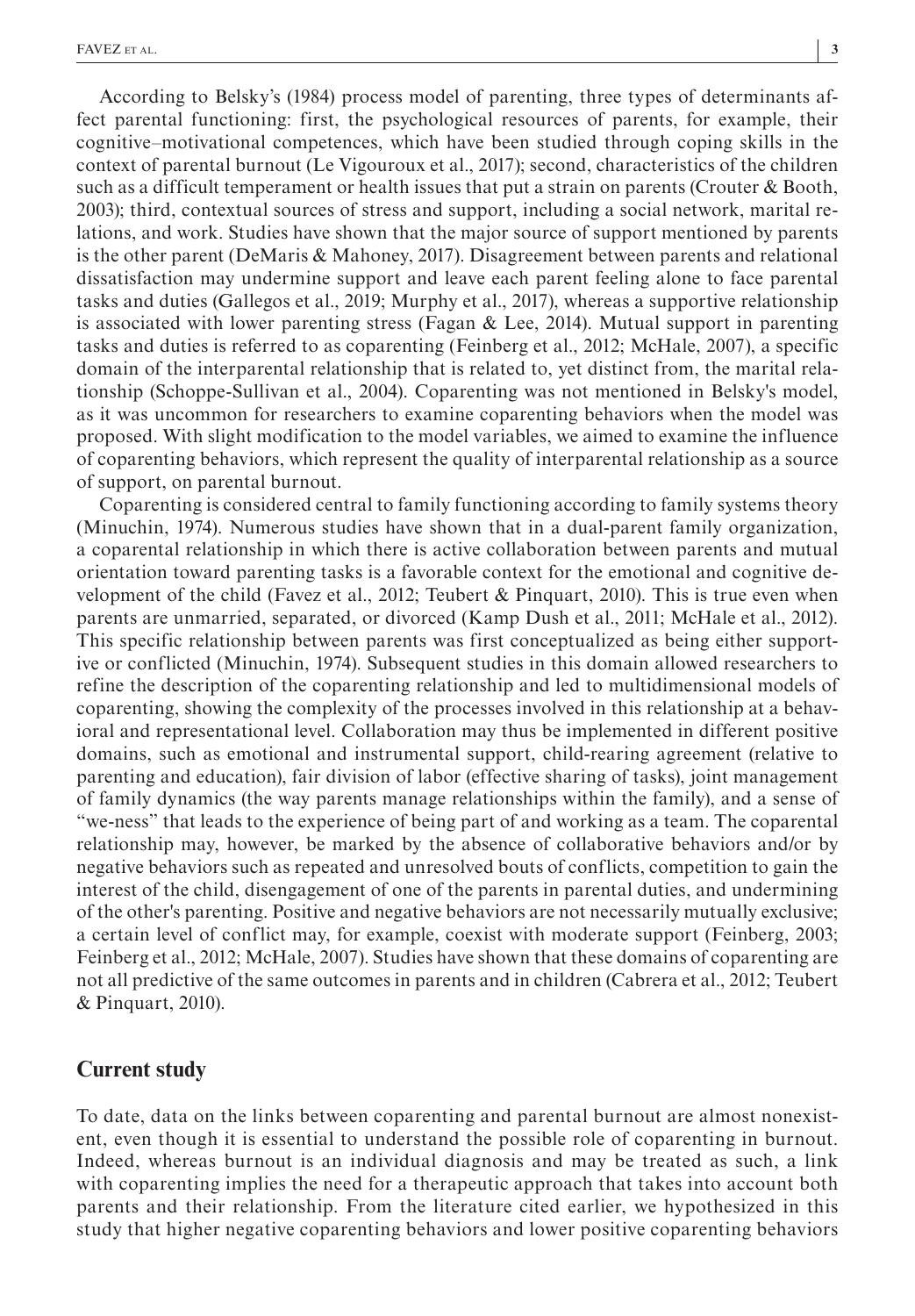are related to higher burnout symptoms. We postulated that this effect is exerted over and above structural strains on the family, as several sociodemographic factors have been shown to affect coparenting and burnout: being a mother (Lindsey et al., 2005), younger age of children (Mikolajczak et al., 2018), high number of children (Bronte-Tinkew & Horowitz, 2010; Kuo et al., 2017), high number of work hours (Mikolajczak et al., 2018), or low socioeconomic status (McDaniel et al., 2018; Schoppe-Sullivan & Mangelsdorf, 2013). We also tested interaction effects between coparenting and sociodemographic factors to assess possible cumulative effects on burnout.

# **METHOD**

#### **Overview**

This study was the Swiss part of a larger multisite study on parental burnout in different countries worldwide (International Investigation of Parental Burnout) conducted by an international consortium led by the Catholic University of Louvain in Belgium. We were interested in studying the links between burnout and coparenting, given the specificities of parental role sharing in Switzerland; coparenting was not surveyed in the larger study, and so it was added specifically to this part of the survey. This paper therefore relates only to the data collected in Switzerland.

# **Sample**

Recruitment was conducted through announcements in parents' associations, public hospitals, and pediatric offices; it was open to all parents. We first recruited 399 parents (146 fathers, 253 mothers). The vast majority of participants (83.2%) lived in a dual-parent heterosexual family (86.3% of fathers, 81.4% of mothers); 9% lived in a single-parent family (4.8% of fathers, 11.5% of mothers),  $7\%$  in a stepfamily (8.2% of fathers, 6.3% of mothers), 0.5% in a queer family (0.7% of fathers, 0.4% of mothers), and 0.3% in a multigenerational family (no fathers, 0.4% of mothers). We did not initially plan to restrict the study to dual-parent heterosexual families, but because the number of participants living in other arrangements was small  $(N = 57)$ , we focused our analyses on this group. Regarding income, 92% were in the workforce (98.6% of fathers, 88.1% of mothers); a preliminary check showed that parents not in the workforce  $(N = 32)$  had a higher level of burnout, and so we excluded them from the sample. We set the age limit for children at 24 years (on average the age at which children leave the parental home in Switzerland; Federal Statistical Office, 2019); parents with children above this age were excluded  $(N = 4)$ . The final sample was thus a convenience sample of 306 parents (120 fathers, 186 mothers). Descriptive data on their sociodemographic characteristics are presented in Table 1.

Most of the 306 participants were born in Switzerland (67.6%; 64.2% of fathers, 69.9% of mothers) and/or are Swiss citizens (77%; 78.2% of fathers, 74.8% of mothers). All participants declared that they lived in a middle-class to upper-middle-class neighborhood.

# **Procedure**

Parents who agreed to participate were invited to answer an online questionnaire for which a link was provided; for this study, we asked them to answer 76 questions. The questionnaire was in French, the language of the region in which the study was conducted. The study was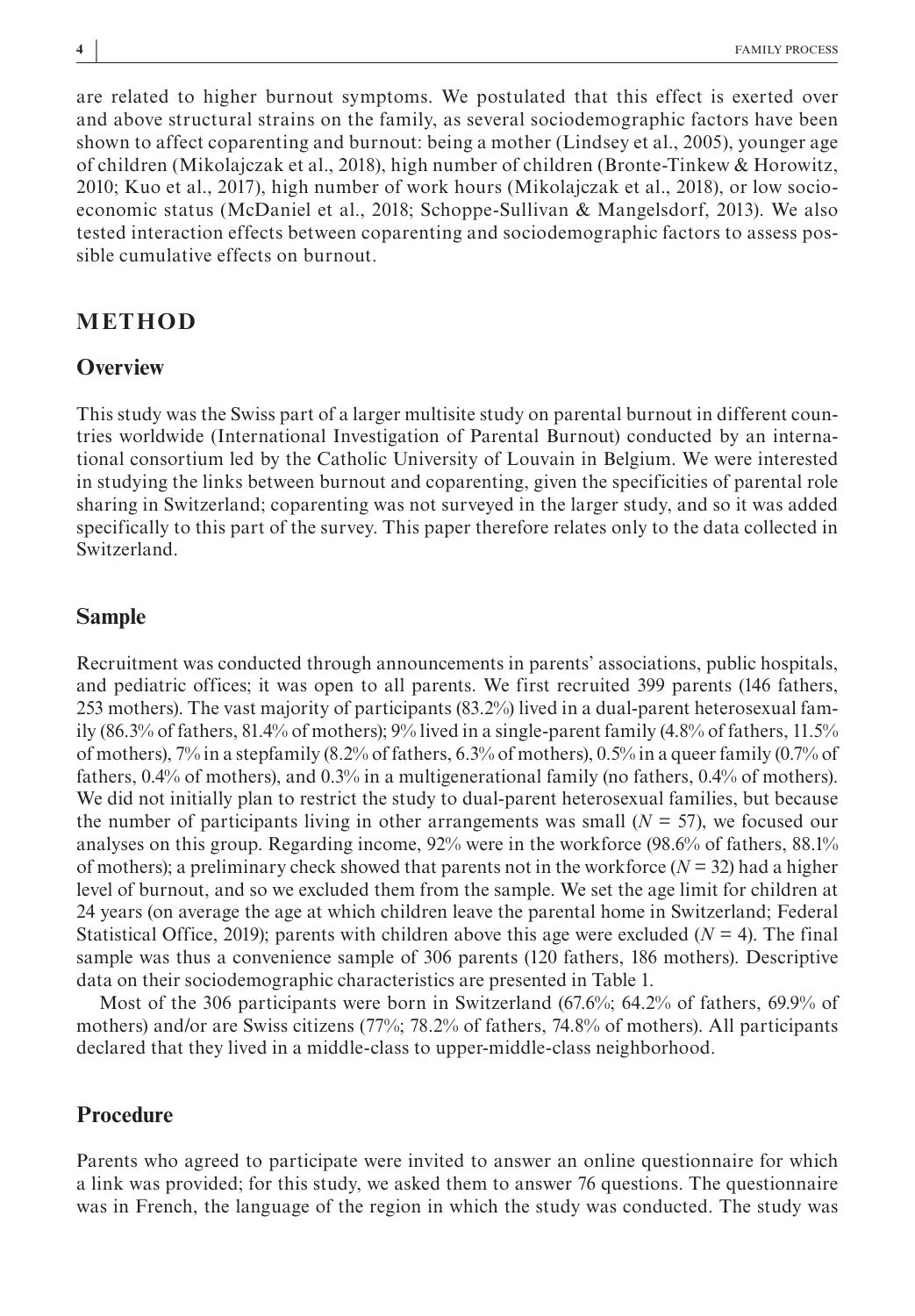| $\overline{5}$<br>$\frac{30}{5}$<br>II<br>ł<br>į<br>)<br>١<br>$\overline{a}$<br>l<br>ļ<br>ł<br>ł<br>١<br>$\mathfrak{c}$<br>ì |  |
|------------------------------------------------------------------------------------------------------------------------------|--|
| I<br>ŗ<br>l<br>$\overline{a}$<br>֕<br>ı<br>ĺ<br>I                                                                            |  |

|                                                                                  | Parents       |                | Mothers $(n = 186)$ |                | Fathers $(n = 120)$ |            | vs. fathers<br><b>Mothers</b> |
|----------------------------------------------------------------------------------|---------------|----------------|---------------------|----------------|---------------------|------------|-------------------------------|
| Variable                                                                         | Mean (SD)     | Min-max        | Mean (SD)           | Min-max        | Mean (SD)           | Min-max    | $df = 304$<br>Test            |
| Age of parents (years)                                                           | 39.71 (6.56)  | $25 - 57$      | 39.44 (6.10)        | $26 - 55$      | 0.14(7.23)          | $25 - 57$  | $-0.92$ , ns                  |
| Mean age of older child (years)                                                  | 8.00 (5.79)   | $1 - 23$       | 8.17 (5.69)         | $1 - 23$       | 7.74 (5.97)         | $1 - 23$   | 0.63, ns                      |
| Mean age of younger child (years)                                                | 5.26 (4.73)   | $\overline{1}$ | 5.39 (4.61)         | $1 - 20$       | 5.06 (4.94)         | $1-21$     | 0.57, ns                      |
| Number of children in household                                                  | 1.89 (0.77)   | $\overline{1}$ | 1.96 (0.80)         | $\overline{1}$ | 1.79 (0.73)         | $1 - 4$    | 1.88, ns                      |
| Number of study years                                                            | 16.74(3.67)   | $6 - 30$       | (6.75(3.59))        | $9 - 30$       | (6.73(3.80)         | $6 - 29$   | 0.64, ns                      |
| Work hours (in percentage)                                                       | 76.29 (20.32) | $0 - 100$      | 70.37 (19.47)       | $0 - 100$      | 85.09 (18.33)       | $30 - 100$ | $-6.53***$                    |
| Partner work hours (in percentage)                                               | 83.93 (26.77) | $0 - 100$      | 90.51 (20.76)       | $0 - 100$      | (14.13(31.41))      | $0 - 100$  | 5.40****                      |
| Abbreviations: max, maximum; min, minimum; $ns$ , not statistically significant. |               |                |                     |                |                     |            |                               |
| *** $p < .001$ .                                                                 |               |                |                     |                |                     |            |                               |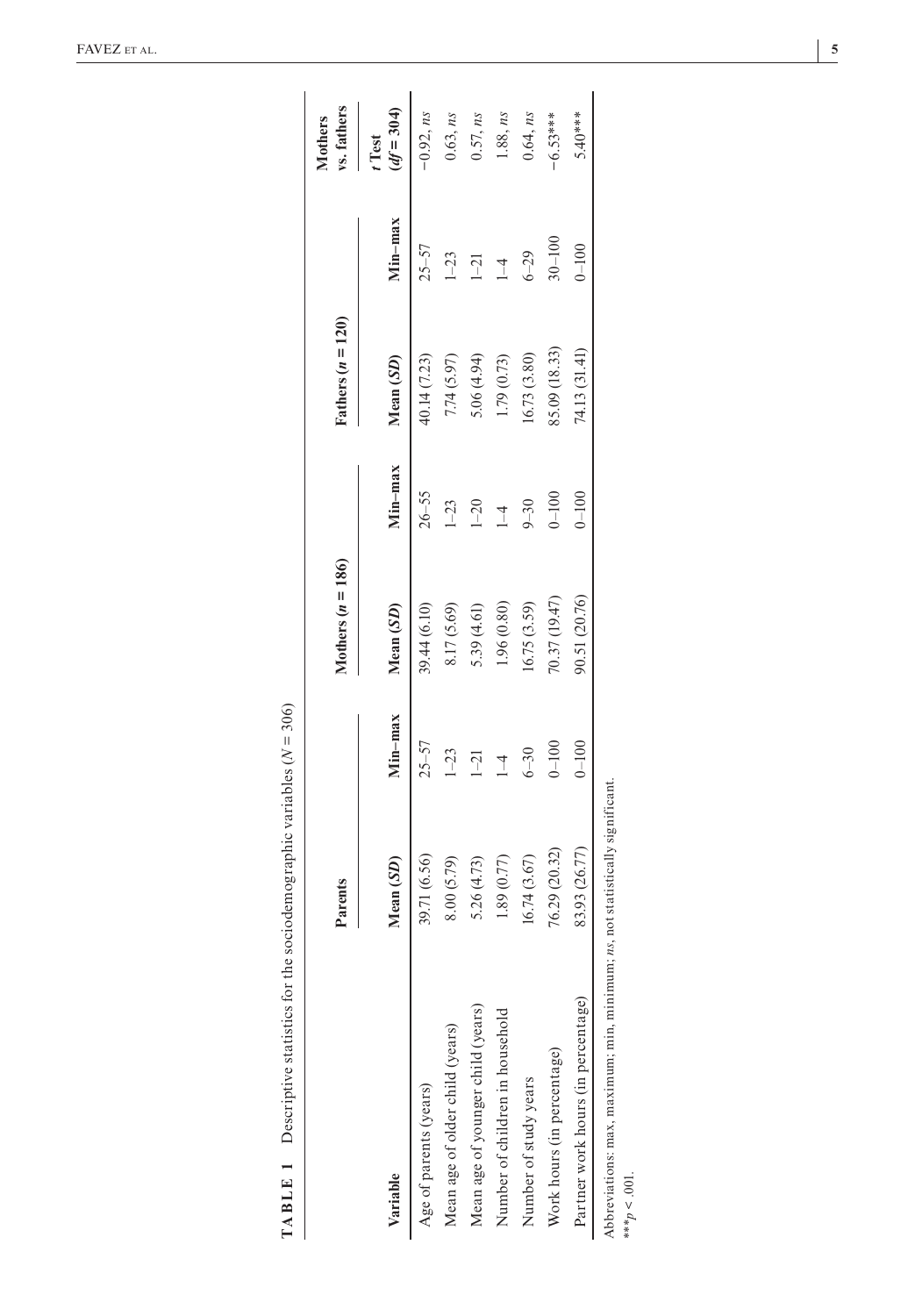completely anonymous, as we requested no identifying data (e.g., name, date of birth). It was conducted before the start of the coronavirus pandemic.

The general study was approved by the ethical committee of the Catholic University of Louvain in Belgium and the specific Swiss part by the ethical committee of the State of Vaud in Switzerland.

#### **Instruments**

#### Coparenting Relationship Scale

The Coparenting Relationship Scale (CRS) contains 35 items along seven dimensions of coparenting (Feinberg et al., 2012; French version, Favez et al., 2021b). Five dimensions refer to positive coparenting behaviors (one example item is provided for each dimension): "agreement" (four items, alpha = .82 in this study; "My partner and I have the same goals for our child"), "closeness" (five items, alpha = .80; "We are growing and maturing together through experiences as parents"), "support" (six items, alpha = .93; "My partner asks my opinion on issues related to parenting"), "endorsement of partner's parenting" (seven items, alpha = .90; "My partner pays a great deal of attention to our child"), and "division of labor" (two items, alpha  $= 0.50$ ; "My partner does not carry his or her fair share of the parenting work"). Thirteen items that are negatively worded were reverse scored. Two dimensions refer to negative coparenting behavior: "exposure to conflict" (five items, alpha = .90; "How often in a typical week do you yell at each other within earshot of the child") and "undermining" (six items, alpha = .86; "My partner sometimes makes jokes or sarcastic comments about the way I am as a parent"). Each item was assessed on a 7-point scale ranging from 0 (*not true of us*) to 6 (*very true of us*), except for items in the exposure to conflict dimension, for which items are assessed on a 7-point scale ranging from 0 (*never*) to 6 (*very often—several times a day*). Scores were obtained for each dimension by computing the means of the related items.

# Parental Burnout Assessment

The Parental Burnout Assessment (PBA), originally developed in French, contains 23 items along four dimensions, representing the three types of symptoms and the change in time induced by burnout (one example item is provided for each dimension): "exhaustion in parental role" (nine items; alpha = .95 in this study; "I have zero energy for looking after my child(ren)"), "contrast in parental self" (six items; alpha = .93; "I'm no longer the parent I used to be"), "feelings of being fed up" (five items; alpha = .90; "I can't stand my role as father/mother any more"), and "emotional distancing" (three items; alpha = .77; "I do what I'm supposed to do for my child(ren), but nothing more"). Each item was assessed on a 7-point scale ranging from 0 to 6, with 0 = *never*, 1 = *a few times a year or less*, 2 = *once a month or less*, 3 = *a few times a month*, 4 = *once a week*, 5 = *a few times a week*, and 6 = *every day*. Scores were obtained for each dimension by computing the means of the related items. A total score was computed as the mean of the 23 items (alpha = .97 in this study). The higher the score, the higher the burnout (Roskam et al., 2018).

#### Sociodemographic data

We used an ad hoc questionnaire to collect sociodemographic data: age of parents (years), nationality, country of birth, number of children living at home, age of oldest child (years), age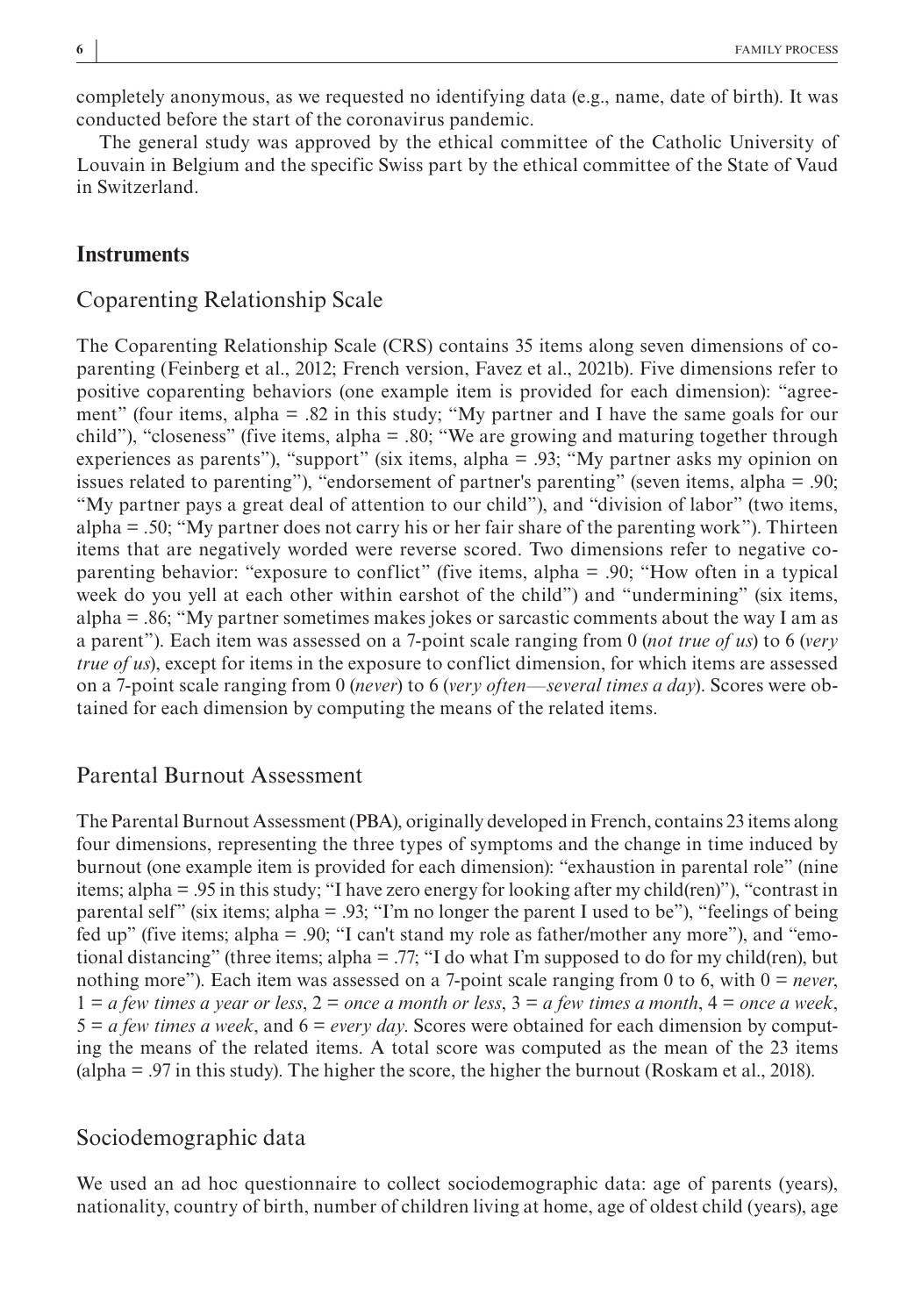of youngest child (years), neighborhood (lower, middle, upper-middle), gender (male/female), occupation (yes/no), work hours (percentage, 100% being full time), work hours of partner, and study level (number of years successfully achieved).

#### **Statistical analyses**

We conducted statistical analyses in four steps. First, we conducted descriptive analyses for all variables under study, including bivariate correlations between study variables and *t*-tests between groups (mothers vs. fathers). Second, to select the relevant dimensions of coparenting as predictors of burnout, we performed a stepwise regression by entering the six dimensions of the CRS as predictors for the PBA total score. The seventh dimension, division of labor, was not considered in the analyses given its low internal consistency. Third, we conducted a hierarchical regression on the PBA total score. Sociodemographic variables were entered as a first step; only variables that were significantly linked with burnout in bivariate analyses were included. The selected coparenting dimensions were entered as a second step. Interaction terms, entered as a third step, consisted of the crossproduct of sociodemographic variables and coparenting dimensions. Variables were centered for computing the interaction terms. Fourth, to specify the symptoms of burnout that the selected coparenting dimensions are linked to in more detail, we tested one hierarchical regression for each PBA dimension. The significance level was set to .0125 for these models, in accordance with Bonferroni's correction for multiple comparisons (.05/4). Residual analyses revealed no outliers. Predictors were not multicollinear; average variance inflation factors were between 1.040 and 1.197, far below the maximum acceptable threshold of 5.0 (Chatterjee & Simonoff, 2013). No tolerance value was below 0.2. All analyses were performed in IBM SPSS 26 software.

# **RESULTS**

#### **Descriptive analyses**

Descriptive data (means, standard deviations, and correlations) for coparenting and burnout are displayed in Table 2. Correlations between coparenting and burnout were numerous. All positive coparenting dimensions were significantly negatively linked with all burnout dimensions and with the total score, and the negative coparenting dimensions were positively linked with all burnout dimensions and with the total score.

Regarding the links with the sociodemographic variables, correlation analyses showed that the older the youngest child, the less the parents reported exhaustion in the parental role (*r* = −.190, *p* < .001) and feelings of being fed up (*r* = −.160, *p* = .008); their total score was lower (*r* = −.150, *p* = .012). There were strong positive correlations between number of children and all dimensions of burnout, as well as with the total score (all correlations significant between  $p = .002$  and  $p < .001$ ). The higher the working hours of the parents, the less they reported feelings of being fed up (*r* = −.117, *p* = .044); their total score was lower (*r* = −.114, *p* = .049). On the other hand, age of the parent, age of the oldest child, education level, and work hours of the partner were not linked with any PBA dimensions.

Links between gender and burnout showed that the mothers' scores were significantly higher on all dimensions of burnout: exhaustion in parental role,  $t(304) = 2.50$ ,  $p = .013$ ; contrast in parental self,  $t(304) = 2.50$ ,  $p = .013$ ; feelings of being fed up,  $t(304) = 2.18$ ,  $p = .030$ ; emotional distancing,  $t(304) = 2.00$ ,  $p = .046$ ; and total score,  $t(304) = 2.59$ ,  $p = .010$ .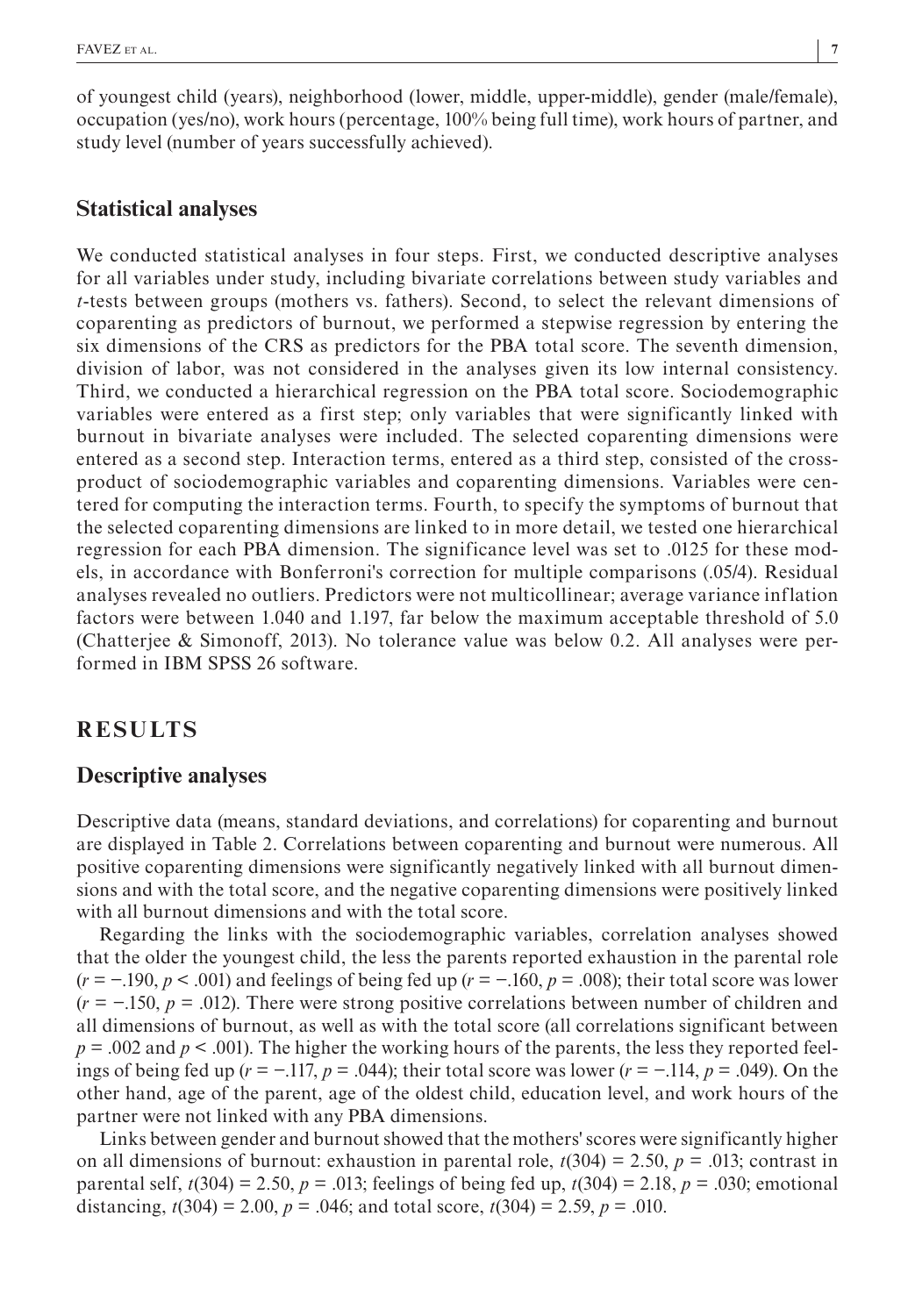| Variable                                                                                                                                    | M(SD)           |                                | 2                              |                                |                                | n                              | ∘       |                          | ∞                | 0    | $\mathbf{a}$                   |
|---------------------------------------------------------------------------------------------------------------------------------------------|-----------------|--------------------------------|--------------------------------|--------------------------------|--------------------------------|--------------------------------|---------|--------------------------|------------------|------|--------------------------------|
| 1. CRS Agreement                                                                                                                            | 4.48(1.25)      | $\begin{array}{c} \end{array}$ |                                |                                |                                |                                |         |                          |                  |      |                                |
| 2. CRS Closeness                                                                                                                            | 3.73 (1.31)     | .595                           | $\begin{array}{c} \end{array}$ |                                |                                |                                |         |                          |                  |      |                                |
| 3. CRS Exposure to conflict                                                                                                                 | (1.12)<br>1.49( | $-.535$                        | $-.381$                        | $\begin{array}{c} \end{array}$ |                                |                                |         |                          |                  |      |                                |
| 4. CRS Support                                                                                                                              | 3.86 (1.56)     | .600                           | .701                           | $-466$                         | $\begin{array}{c} \end{array}$ |                                |         |                          |                  |      |                                |
| 5. CRS Undermining                                                                                                                          | (0.97)<br>0.81( | $-679$                         | $-501$                         | .612                           | $-.569$                        | $\begin{array}{c} \end{array}$ |         |                          |                  |      |                                |
| 6. CRS Endorsement of partner's<br>parenting                                                                                                | (1.27)<br>4.41  | .597                           | .665                           | $-.366$                        | 709                            | $-.548$                        | I       |                          |                  |      |                                |
| 7. PBA Exhaustion in parental role                                                                                                          | (1.34)<br>1.63( | $-.309$                        | $-.249$                        | .353                           | $-277$                         | .341                           | $-333$  | $\overline{\phantom{a}}$ |                  |      |                                |
| 8. PBA Contrast in parental self                                                                                                            | (0.99(1.19))    | $-.286$                        | $-.274$                        | 402                            | $-322$                         | .343                           | $-.314$ | 771                      | Ï                |      |                                |
| 9. PBA Feelings of being fed up                                                                                                             | 1.12(1.13)      | $-.245$                        | $-.244$                        | .311                           | $-252$                         | 273                            | $-.287$ | 884                      | 795              | Ï    |                                |
| 10. PBA Emotional distancing                                                                                                                | 1.05(1.01)      | $-.329$                        | $-0.291$                       | .301                           | $-390$                         | .355                           | $-322$  | 709                      | 742              | .676 | $\begin{array}{c} \end{array}$ |
| 11. PBA Total score                                                                                                                         | 1.12<br>1.27(   | $-.317$                        | $-0.280$                       | .381                           | $-.320$                        | .356                           | $-344$  | 960                      | $\overline{901}$ | 934  | 804                            |
| Abbreviations: CRS, Coparenting Relationship Scale; PBA, Parental Burnout Assessment.<br>Note: All correlations significant at $p < .001$ . |                 |                                |                                |                                |                                |                                |         |                          |                  |      |                                |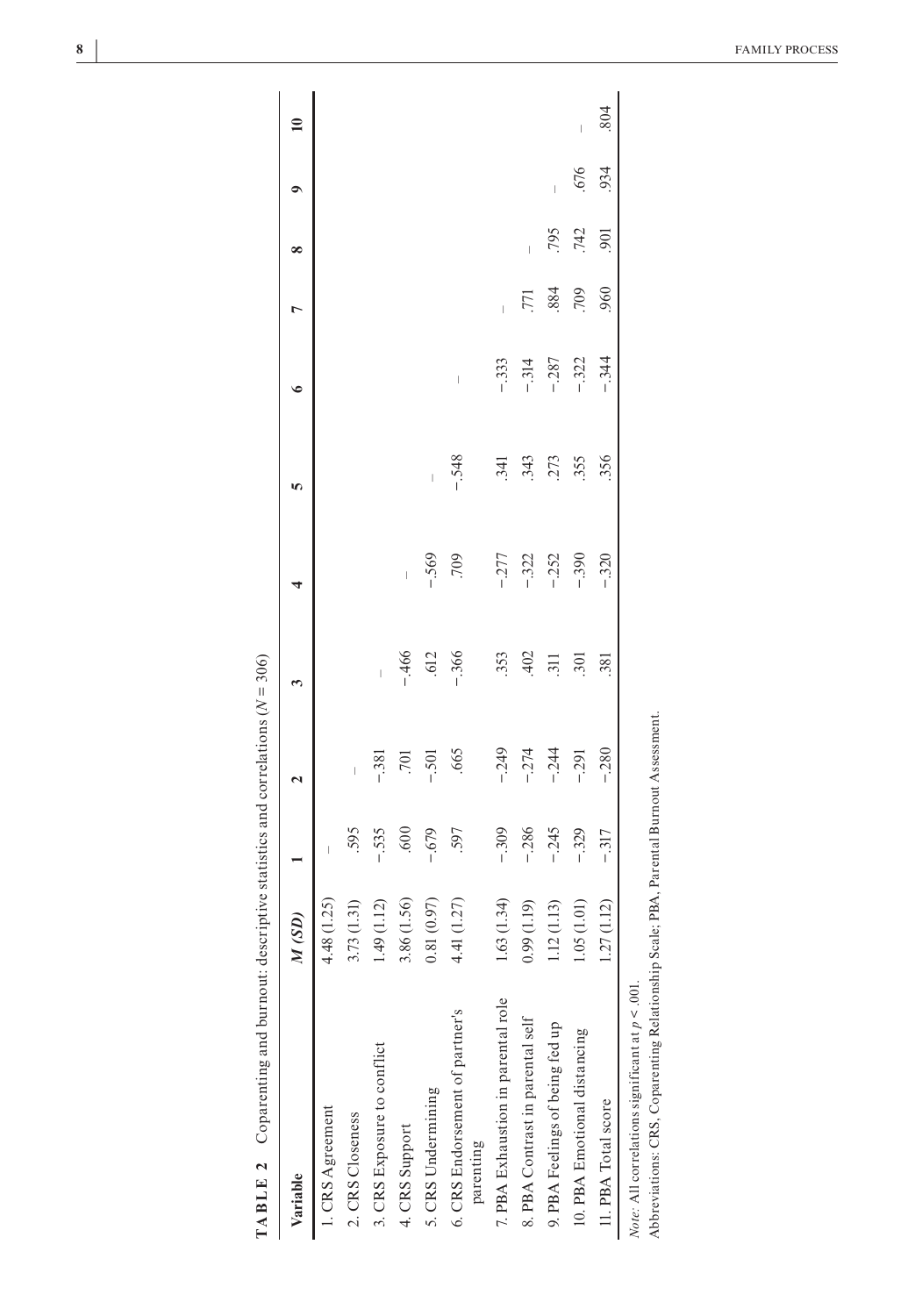#### **Coparenting and burnout**

Stepwise regression showed that coparenting was a significant predictor of the PBA total score,  $F(2, 303)$ ,  $F = 36.32$ ,  $p < .001$ . Two dimensions among the six were significant predictors: exposure to conflict,  $b = 6.76$ ,  $SE = 1.28$ ,  $95%$  confidence interval (CI) [4.25, 9.27], β = .294, *p* < .001, and endorsement of the partner's parenting, *b* = −4.79, *SE* = 1.12, 95% CI [−7.01,  $-2.59$ ],  $\beta = -0.237$ ,  $p < .001$ . These dimensions were included in the hierarchical regressions.

The hierarchical regressions showed first, that the model is significant for the PBA total score, explaining 27% of the variance (see Table 3). The first step in which sociodemographic variables were entered explained a significant part of the variance (9%), and the second step in which all coparenting dimensions were entered explained a significant additional part of the variance (18%). Regarding interaction effects, added as a third step in the model, none of them had a significant effect, suggesting no moderation effects (the results of this last step are thus not provided).

A high number of children and the coparenting dimension exposure to conflict were predictive of higher burnout; the younger child being older and endorsement of the partner's parenting were predictive of lower burnout.

We then tested the effects of exposure to conflict and endorsement of the partner's parenting for each burnout dimension considered separately (see Table 4). Results showed that the four models were significant at the .0125 level. For exhaustion in the parental role, the model explained 26% of the variance. The significant predictor of higher exhaustion was the coparenting dimension exposure to conflict; on the other hand, the younger child being older and the coparenting dimension endorsement of the partner's parenting were predictive of lower exhaustion.

Regarding contrast in parental self, the final model explained 24% of the variance. The predictors of higher contrast were number of children (the more children in the family, the

|                             | <b>PBA</b> total score |           |                  |         |                  |
|-----------------------------|------------------------|-----------|------------------|---------|------------------|
| <b>Variable</b>             | $\boldsymbol{B}$       | <b>SE</b> | 95% CI           | β       | $\boldsymbol{p}$ |
| Demographic variable        |                        |           |                  |         |                  |
| Gender (being a mother)     | .252                   | .149      | $[-0.43, .546]$  | .107    | .093             |
| Age of youngest child       | $-.045$                | .015      | $[-.074, -.017]$ | $-.187$ | .002             |
| Number of children          | .315                   | .093      | [.132, .498]     | .205    | .001             |
| Work hours                  | $-.003$                | .004      | $[-.010, .004]$  | $-.052$ | .418             |
| $\Delta R^2$                | $.09***$               |           |                  |         |                  |
| Adding coparenting          |                        |           |                  |         |                  |
| Gender (being a mother)     | .130                   | .135      | $[-.137, .396]$  | .055    | .338             |
| Age of youngest child       | $-.056$                | .013      | $[-.082, -.030]$ | $-.231$ | .000             |
| Number of children          | .287                   | .084      | [.122, .452]     | .187    | .001             |
| Work hours                  | $-.002$                | .003      | $[-.008, .004]$  | $-.036$ | .535             |
| CRS Exposure to conflict    | .283                   | .057      | [.170, .396]     | .278    | .000             |
| <b>CRS</b> Endorsement      | $-.231$                | .053      | $[-.336, -.127]$ | $-.251$ | .000             |
| $\Delta R^2$ (Total $R^2$ ) | $.18***$ $(.27)$       |           |                  |         |                  |
| Final model                 | $F(6, 262) = 16.36***$ |           |                  |         |                  |

**TABLE 3** Hierarchical regression analysis examining predictors of burnout  $(N = 306)$ 

Abbreviations: CI, confidence interval; CRS, Coparenting Relationship Scale; PBA, Parental Burnout Assessment.  $***p < .001$ .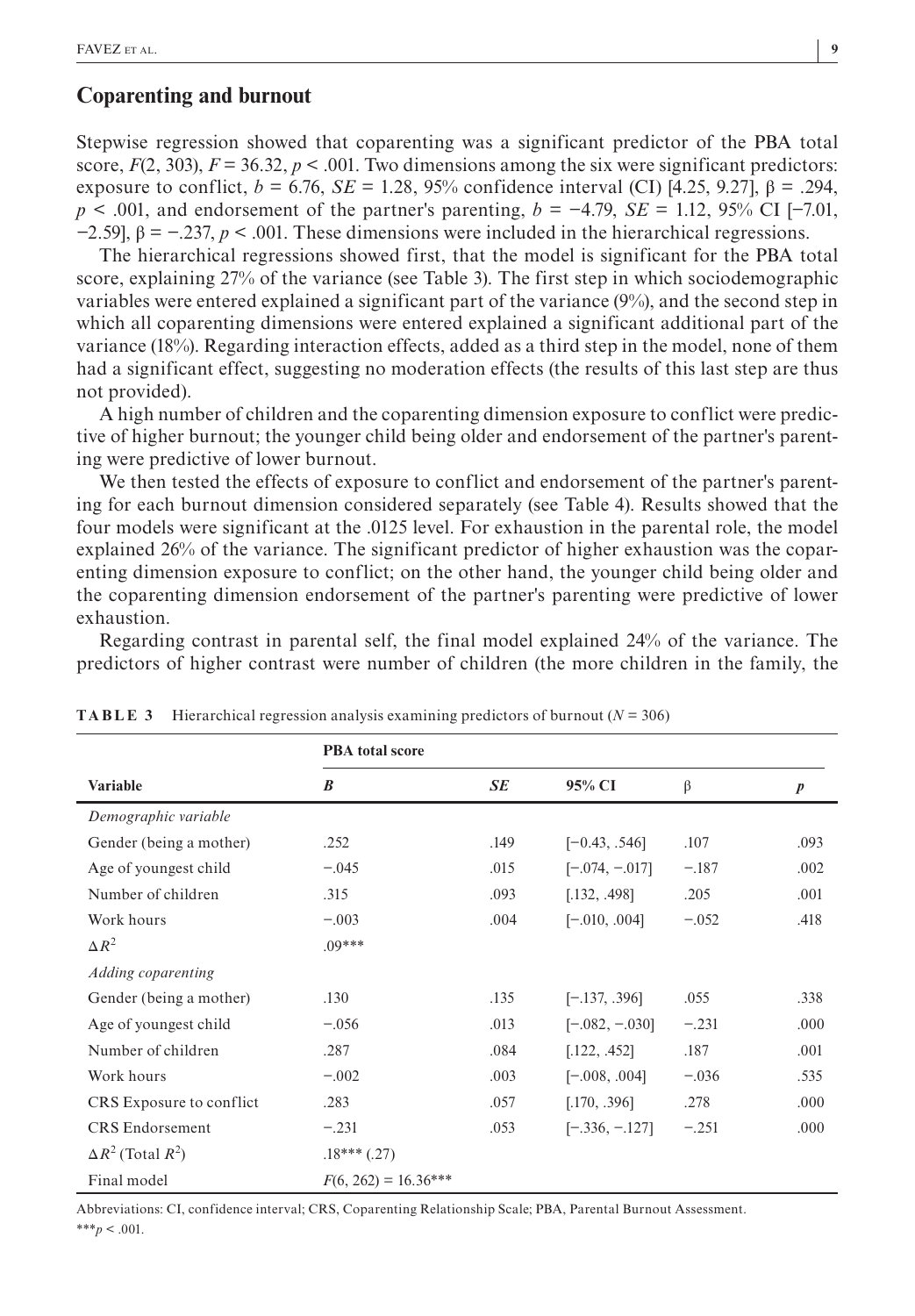higher the contrast) and the coparenting dimension exposure to conflict; on the other hand, the younger child being older and the coparenting dimension endorsement of the partner's parenting were predictive of lower contrast. Regarding feelings of being fed up, the final model explained 22% of the variance. The predictors were the same as those for contrast in parental self: number of children, exposure to conflict, younger child being older, and endorsement of partner's parenting, with links in the same direction. Regarding emotional distancing, the final model explained 21% of the variance. The predictors of higher distancing were number of children (the more children in the family, the higher the distancing) and the coparenting dimension exposure to conflict; on the other hand, the coparenting dimension endorsement of the partner's parenting was predictive of lower distancing.

# **DISCUSSION**

We aimed in this study to assess the links between coparenting and parental burnout. We expected that negative coparenting—coparenting with low collaboration and possibly overt conflicts and undermining of the other's parenting—would be linked with higher reported burnout, whereas positive coparenting would be linked with lower reported burnout. Our results partially supported our hypotheses; they allowed us to highlight the role of two specific dimensions of coparenting: exposure to conflict and endorsement of the partner's parenting.

Exposure to conflict, as assessed with the CRS, was related to the expression of overt conflict in front of the child; that is, both parents act out their disagreement. The deleterious impact of these disputes on the child's emotional functioning has been well documented (Cummings & Davies, 2010; Teubert & Pinquart, 2010); our results showed that they constitute a risk factor for parents as well, presumably because they represent a disruption in one of the contextual determinants of parenting, that is, the support that parents bring to each other, in particular on the affective level in terms of empathy, reciprocal validation, and exchange of positive emotions. Overt conflicts may indeed arise in relationships in which negativity has superseded positive emotions to such an extent that the parents do not inhibit the expression of their negative emotions even when the child is present. As has been shown in studies on the marital relationship (Gottman & Notarius, 2000), high negativity in disputes taxes the emotional resources of the partners and leads them into a vicious circle: Each dispute makes it more likely than another one will occur because stress and frustration increase each time in both partners. Our data suggest that it may lay the groundwork for parental burnout, as it was linked with all of its dimensions: feeling exhausted, being fed up with the parental role, feeling emotionally distant from the child, and living the parental experience in marked contrast today compared with previously.

The second dimension linked to burnout was the endorsement of the partner's parenting. This dimension is related to the way the respondent assesses the parenting of the other parent; assessing the other as competent, involved, and reliable implies that the parent knows that she or he can count on the partner's support and so it alleviates the burden felt when facing parenting tasks. This dimension may act as a buffer between the "objective" burden of the parent (number of tasks assumed, number of hours spent at work and caring for children, for example) and burnout. Knowing that the partner is reliable (or not) may thus be more strongly related to burnout than the number of tasks assumed by the parent; this may show the importance of the representation of the parenting of the other parent in addition to the actual parenting behaviors (Favez et al., 2019; McHale & Rotman, 2007), in particular, the importance of trust in the other parent's abilities (McHale & Irace, 2011). Endorsement was linked to all dimensions of burnout.

The other coparenting dimensions were not linked with burnout. These dimensions are related to the way the respondent assesses either how the other parent behaves toward her/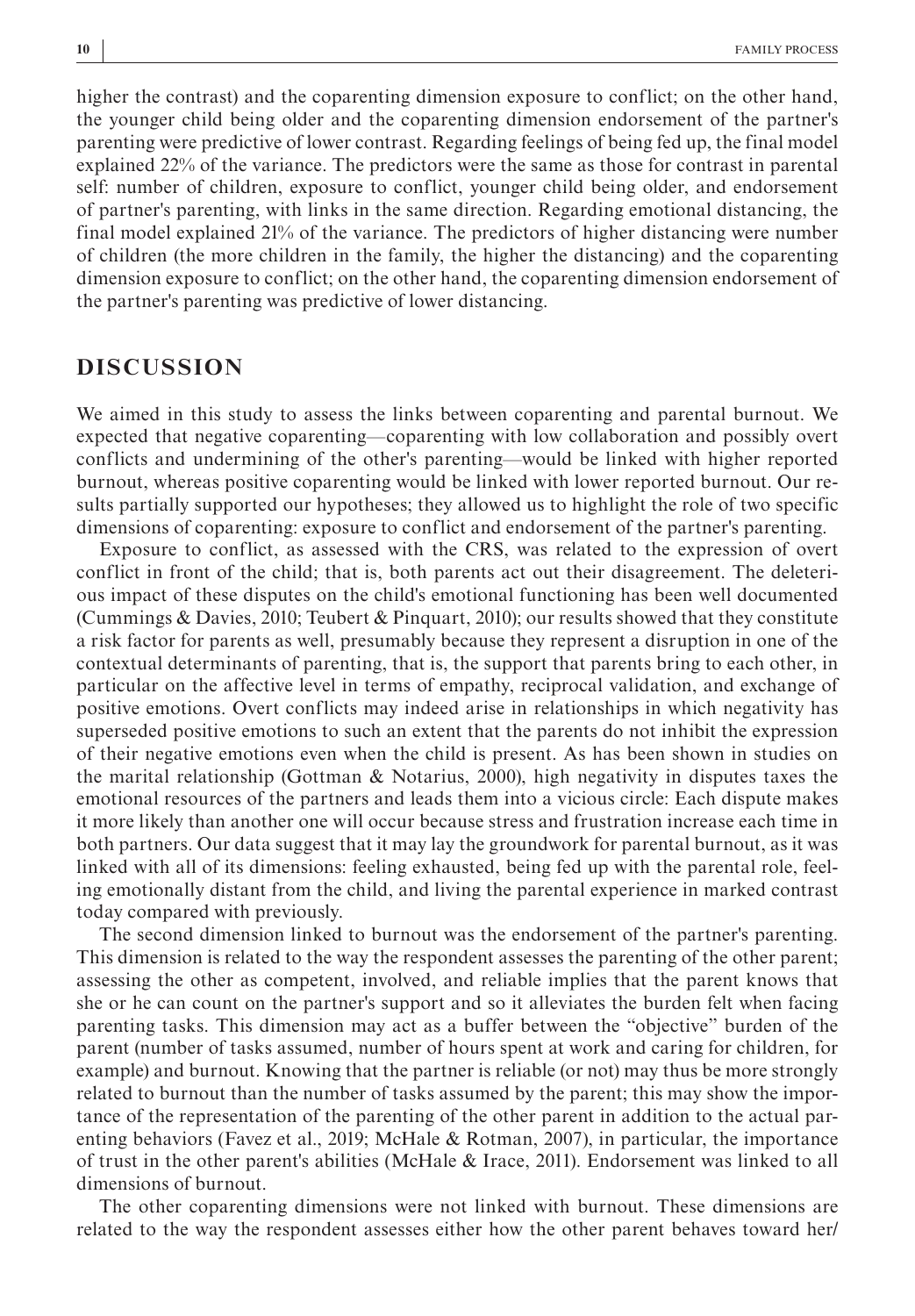|                                                                                                                                    |                |                        | PBA Exhaustion in parental rol | $\bullet$          |                          |                        |             | PBA Contrast in parental self |         |      |                        |           | PBA Feelings of being fed up |             |      |                        |           | PBA Emotional distancing |              |      |
|------------------------------------------------------------------------------------------------------------------------------------|----------------|------------------------|--------------------------------|--------------------|--------------------------|------------------------|-------------|-------------------------------|---------|------|------------------------|-----------|------------------------------|-------------|------|------------------------|-----------|--------------------------|--------------|------|
| Variable                                                                                                                           | B              | <b>SE</b>              | 95% CI                         | $\spadesuit$       | $\overline{\phantom{a}}$ | B                      | SE          | 95% CI                        | $\circ$ | P    | B                      | <b>SE</b> | 95% CI                       | $\triangle$ | P    | B                      | <b>SE</b> | $95%$ CI                 | $\spadesuit$ | P    |
| Demographic variable                                                                                                               |                |                        |                                |                    |                          |                        |             |                               |         |      |                        |           |                              |             |      |                        |           |                          |              |      |
| Gender (mother)                                                                                                                    | .319           |                        | .671]<br>$179$ [-.032,         | $\overline{4}$     | .075                     | 231                    | .161        | 548]<br>$[-.085,$             | .092    | .152 | 209                    | .152      | .508<br>$[-.089,$            | .088        | 169  | .159                   | .136      | 427]<br>$[-.108,$        | .075         | .241 |
| Age youngest<br>child                                                                                                              | $-.063$        | 710                    | $-0.029$<br>$[-.097,$          | 217                | 000                      | $-.030$                | .016        | 000<br>$[-.061,$              | $-117$  | .053 | $-0.048$               | 015       | $-0.019$<br>$[-.077,$        | $-193$      | .001 | $-0.019$               | 013       | .007]<br>$[-.045,$       | $-0.888$     | .147 |
| children<br>Number of                                                                                                              | .265           | $\equiv$               | [046, 484]                     | 45<br>F            | 018                      | .380                   | <b>.100</b> | 577]<br>[.183,                | .232    | 000  | 316                    | 094       | 502]<br>[.130,               | .203        | 000. | 334                    | .084      | [.168, .500]             | .241         | 000  |
| Work hours                                                                                                                         | $-.003$        |                        | .005<br>$.004$ [-.012,         | $-.050$            | 433                      | $-.002$                | .004        | .005<br>$[-.010,$             | $-.039$ | 541  | $-.003$                | .004      | .004<br>$[-.010,$            | $-.057$     | .375 | $-.002$                | .003      | .004<br>$[-.008,$        | $-0.41$      | 527  |
| $\Delta R^2$                                                                                                                       | $.07***$       |                        |                                |                    |                          | $****80.$              |             |                               |         |      | $09***$                |           |                              |             |      | $08***$                |           |                          |              |      |
| Adding coparenting                                                                                                                 |                |                        |                                |                    |                          |                        |             |                               |         |      |                        |           |                              |             |      |                        |           |                          |              |      |
| Gender (mother)                                                                                                                    | .173           | .163                   | ,494]<br>$[-.148,$             | 62<br>Ŗ            | .291                     | 124                    | .148        | 415]<br>$[-.167,$             | 049     | 402  | .102                   | 142       | .383<br>$[-.178,$            | .043        | 474  | .060                   | .127      | .310<br>$[-.190,$        | .028         | 639  |
| Age youngest<br>child                                                                                                              | $-0.076$       | .016                   | $-045$<br>$[-.107,$            | 262                | 000.                     | $-0.040$               | .014        | $-.012]$<br>$[-.068,$         | $-153$  | .006 | $-0.057$               | .014      | $-.030]$<br>$[-.085,$        | $-.232$     | 000  | $-.028$                | 012       | $-.004$<br>$[-.053,$     | $-128$       | .024 |
| children<br>Number of                                                                                                              | 228            | 101                    | [.030, .427]                   | 25                 | 024                      | 362                    | .092        | .542]<br>[.182,               | .220    | 000  | 289                    | .088      | [.115, .463]                 | .186        | 001  | 308                    | .079      | [.154, .463]             | 223          | 000  |
| Work hours                                                                                                                         | $-.002$        |                        | .005<br>$.004$ [-.010,         | 035<br>J,          | 549                      | $-.001$                | 003         | .005<br>$[-.008,$             | $-.024$ | .682 | $-.002$                | .003      | .004<br>$[-.009,$            | $-.044$     | 466  | $-0.001$               | .003      | .005<br>$[-.007,$        | $-.027$      | .652 |
| CRS Exposure to<br>conflict                                                                                                        | .303           | 069                    | [.168, .439]                   | $\mathcal{S}$<br>ų | 000                      | 346                    | .063        | 469]<br>[.223,                | .317    | 000  | .221                   | .060      | .339]<br>[.102,              | 214         | 000  | <b>200</b>             | .054      | .305<br>[.094,           | 217          | 000  |
| Endorsement<br>CRS                                                                                                                 | $-.292$        |                        | $-166$<br>$.064$ [-.418,       | .266               | 000                      | $-.169$                | .058        | $-0.055$<br>$[-.283,$         | $-171$  | .004 | $-.214$                | .056      | $-.104]$<br>$[-.324,$        | $-0.229$    | 000  | $-.201$                | 050       | $-103$<br>$[-.299,$      | $-.242$      | 000  |
| $\Delta R^2$ (Total $R^2$ )                                                                                                        | $.19***$ (.26) |                        |                                |                    |                          | $.16***$ (.24)         |             |                               |         |      | $.13***(.22)$          |           |                              |             |      | $.13***(.21)$          |           |                          |              |      |
| Final model                                                                                                                        |                | $F(6, 262) = 15.03***$ |                                |                    |                          | $F(6, 262) = 13.96***$ |             |                               |         |      | $F(6, 262) = 11.94***$ |           |                              |             |      | $F(6, 262) = 11.80***$ |           |                          |              |      |
| Abbreviations: CI, confidence interval; CRS, Coparenting Relationship Scale; PBA, Parental Burnout Assessment.<br>*** $p < .001$ . |                |                        |                                |                    |                          |                        |             |                               |         |      |                        |           |                              |             |      |                        |           |                          |              |      |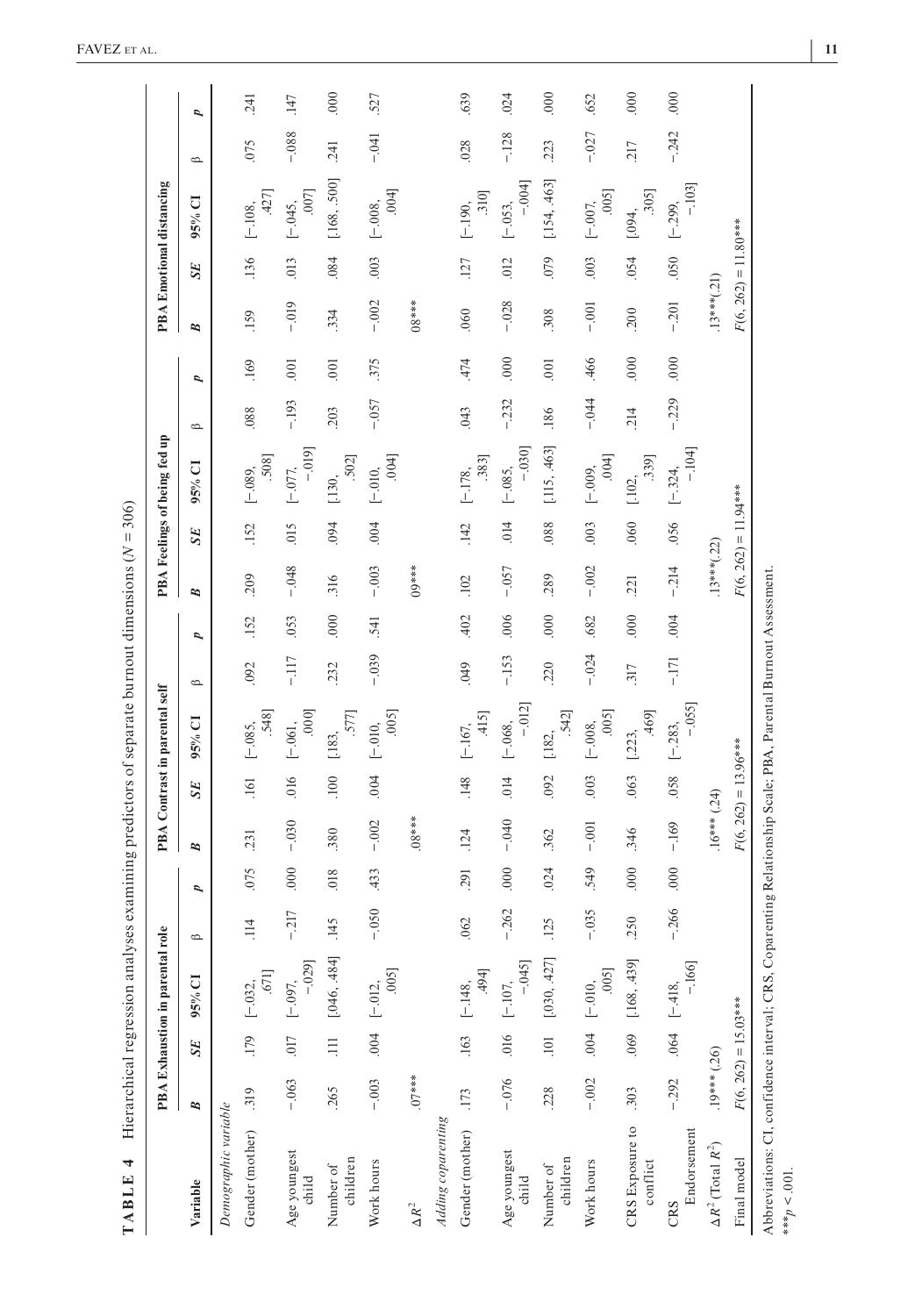him (support, undermining), or the team they form (agreement, closeness). These dimensions are thus self- or "we"-oriented, whereas the dimension of endorsement of the other's parenting is other-oriented; they may thus be more related to the coping skills of the parent, and only indirectly related to burnout (their influence on burnout may be mediated by coping skills), whereas trusting the other is more directly involved in burnout. Additional studies, including assessment of coping skills, are necessary to test this hypothesis of mediation. Moreover, unlike the dimension of exposure to conflict, none of these other dimensions imply direct behaviors in front of the child; overt conflict is particularly emotionally demanding and taxes the resources of the parent, hence the direct link with burnout.

Even after coparenting is taken into consideration, the number of children and the age of the youngest child were still significantly related to burnout. First, the more children there were, the higher the burnout. This link seems logical, as the burden increases with number of children. However, previous studies did not find a link between number of children and burnout (see Sánchez-Rodríguez et al., 2019). Social policies could explain this discrepancy; in Switzerland, support of families does not increase with number of children, in contrast to the case in other European countries. Switzerland is known for its rather limited structural support for childcare and parenthood. Families mostly have to pay for childcare, constituting a significant share of household income (Levy  $\&$  Widmer, 2013). Interestingly, when we considered the dimensions of burnout in detail, the number of children was related to three dimensions only, as the link with exhaustion was not significant (at a threshold of .0125, set for multiple comparisons). The impact of number of children may thus be buffered by other variables related to exhaustion, such as age of the youngest child or coparenting. Second, the younger the child was, the higher the burnout. This association may be related to the lower autonomy of a young child, who requires more attention and care (Mikolajczak et al., 2018); however, the age of the younger child was linked with three dimensions of burnout but not with the dimension of emotional distancing; the latter may be more indicative of disillusion with the experience of parenting than the result of an overload of tasks.

Although mothers have been shown to be more likely to present burnout, this was only a tendency in our sample (significance level between .05 and .10), and it disappeared after coparenting was taken into account. Mothers are known to assume a greater number of parental tasks than fathers are in Western societies, even in the most egalitarian families, which is considered a risk factor for burnout (Borelli et al., 2017). The impact of these tasks on the emotional functioning of mothers may be less than that of the coparental relationship, or coparenting may mediate this impact, a hypothesis that needs to be tested in future studies. A similar observation can be made regarding the absence of effect of work hours on burnout; as an "objective burden," a high number of work hours has been shown to be a risk factor for parental burnout (Mikolajczak et al., 2018). Here also, it may act as a more distal variable whose effect is supplanted or mediated by other sociodemographic variables (e.g., number of children or age of youngest child) and coparenting.

These results have important clinical implications: Treating burnout in one parent should be done by considering the relationship with the other parent, even if the latter does not show signs of burnout. Going one step beyond the results of this study, we consider that highlighting the importance of coparenting is an argument in favor of therapeutic work with both parents: Considering one parent alone, outside of the coparental context, may be ineffective, as the tensions that the parent faces at home may run counter to the effect of therapy. The focus on parenting could be expanded to at least include the proximal family context in which the parent facing burnout evolves.

Several limitations of this study can be mentioned. First, our sample was homogeneous at different levels, and so we were unable to test the influence of other variables pertaining to Belsky's (1984) model of parenting. Possible variations due to socioeconomic status were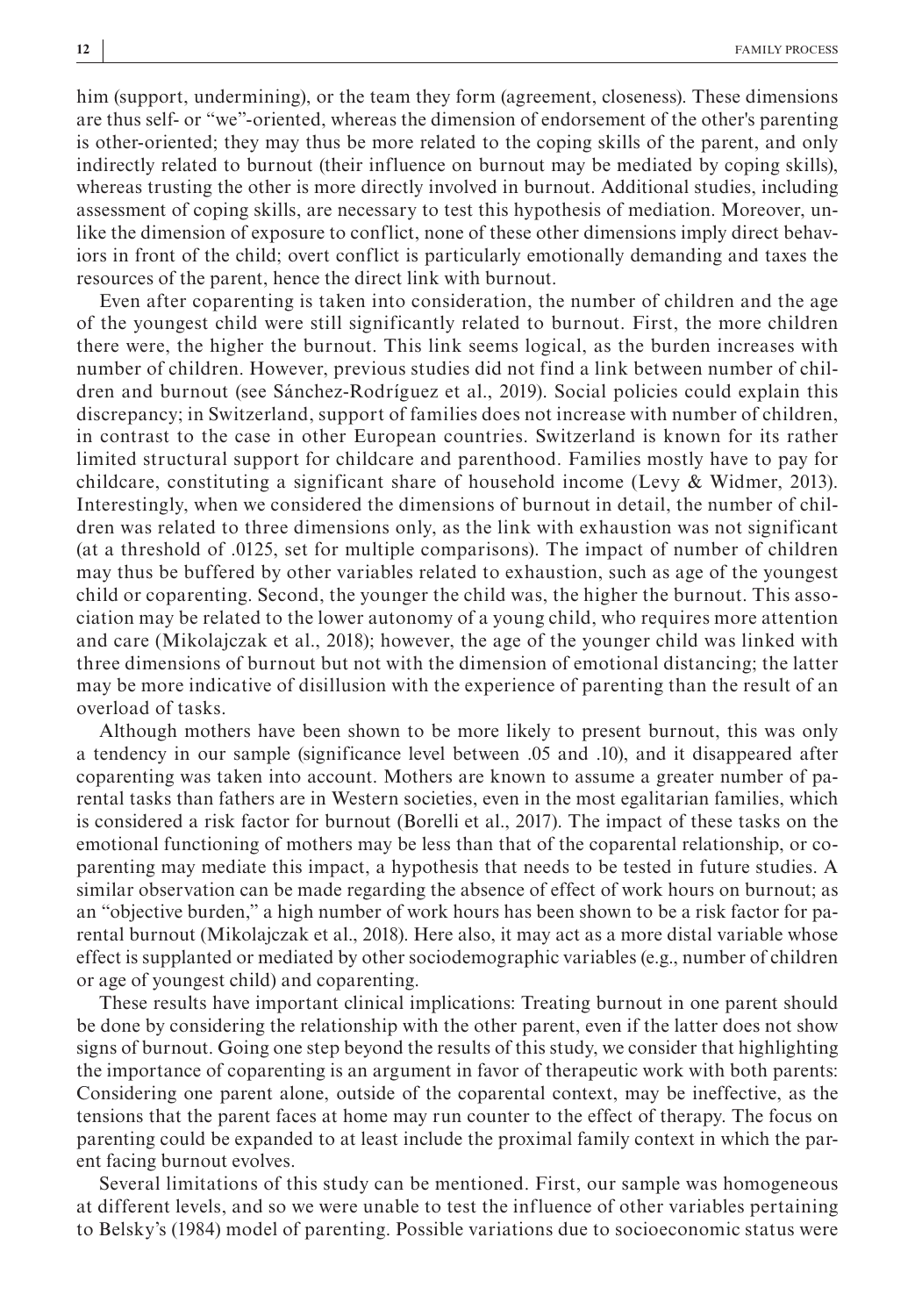not assessable, as most participants belonged to the middle- to upper-middle-class range of the population. Moreover, the large majority of study participants lived in a heterosexual dual-parent family arrangement, and so we had to restrict our analyses to this group. Our results may thus not be valid for other types of families. We also relied on coparenting models for which joint parenting is at the core of family functioning; however, "new" forms of families have shown that coparenting may take other forms, such as a joint project to have a child but explicitly not to share parenting (Jadva et al., 2015). We did not intend to minimize the importance of these (and other) variables in our study, but their generalizability is restrained by the nature of our sample. Second, coparenting is the only family-related variable that we assessed. Further studies are needed to explore the extent to which other family variables may play a role in burnout. Third, data were nondyadic: we recruited our sample by outreach to individuals and so were unable to control for possible dependencies in the data due to the unlikely but possible participation of couples; enrollment of couples would allow us to test dyadic influences on burnout. Fourth, our data were cross-sectional; because of the way in which we collected data (anonymous recruitment), it was not possible to recontact participants. Longitudinal data are warranted to better understand possible causality between variables, as we cannot rule out the hypothesis that low burnout may lead to higher evaluation of the coparenting relationship.

Our study is the first to consider coparenting in the context of parental burnout. Notwithstanding its limitations, it shows that coparenting, a variable that has long been overlooked in studies on parenting, plays a role in the occurrence of parental burnout, representing a determinant of parenting that can be added to Belsky's model (1984). Moreover, our study highlights which dimensions of coparenting are most important to consider.

#### **ORCID**

*Nicolas Fave[z](https://orcid.org/0000-0003-2821-189X)* **D** <https://orcid.org/0000-0003-1744-7602> *Hervé Tissot* ● <https://orcid.org/0000-0003-2821-189X>

#### **REFERENCES**

- Belsky, J. (1984). The determinants of parenting: A process model. *Child Development*, *55*(1), 83–96. [https://doi.](https://doi.org/10.2307/1129836) [org/10.2307/1129836](https://doi.org/10.2307/1129836)
- Borelli, J. L., Nelson, S. K., River, L. M., Birken, S. A., & Moss-Racusin, C. (2017). Gender differences in workfamily guilt in parents of young children. *Sex Roles*, *76*, 356–368.<https://doi.org/10.1007/s11199-016-0579-0>
- Bronte-Tinkew, J., & Horowitz, A. (2010). Factors associated with unmarried, nonresident fathers' perceptions of their coparenting. *Journal of Family Issues*, *31*(1), 31–65.<https://doi.org/10.1177/0192513x09342866>
- Cabrera, N. J., Scott, M., Fagan, J., Steward-Streng, N., & Chien, N. (2012). Coparenting and children's school readiness: A mediational model. *Family Process*, *51*(3), 307–324. <https://doi.org/10.1111/j.1545-5300.2012.01408.x>
- Chatterjee, S., & Simonoff, J. S. (2013). *Handbook of regression analysis*. Wiley.
- Crouter, A. C., & Booth, A. (2003). *Children's influence on family dynamics: The neglected side of family relationships*. Erlbaum.
- Cummings, E. M., & Davies, P. T. (2010). *Marital conflict and children*. Guilford Press.
- DeMaris, A., & Mahoney, A. (2017). Equity dynamics in the perceived fairness of infant care. *Journal of Marriage and Family*, *79*(1), 261–276.<https://doi.org/10.1111/jomf.12331>
- Fagan, J., & Lee, Y. (2014). Longitudinal associations among fathers' perception of coparenting, partner relationship quality, and paternal stress during early childhood. *Family Process*, *53*(1), 80–96. [https://doi.org/10.1111/](https://doi.org/10.1111/famp.12055) [famp.12055](https://doi.org/10.1111/famp.12055)
- Favez, N., Lopes, F., Bernard, M., Frascarolo, F., Lavanchy Scaiola, C., Corboz-Warnery, A., & Fivaz-Depeursinge, E. (2012). The development of family alliance from pregnancy to toddlerhood and child outcomes at 5 years. *Family Process*, *51*, 542–556. <https://doi.org/10.1111/j.1545-5300.2012.01419.x>
- Favez, N., Tissot, H., & Frascarolo, F. (2019). Parents' representations of mother–child and father–child relationships as predictors of early coparenting interactions. *Journal of Family Studies*, *25*(2), 199–213. [https://doi.](https://doi.org/10.1080/13229400.2016.1230511) [org/10.1080/13229400.2016.1230511](https://doi.org/10.1080/13229400.2016.1230511)
- Favez, N., Tissot, H., & Frascarolo, F. (2021a). Shared parental care in the first 18 months as a context for sensitivity and coparenting. *Journal of Family Studies*, *27*(2), 215–230.<https://doi.org/10.1080/13229400.2018.1527711>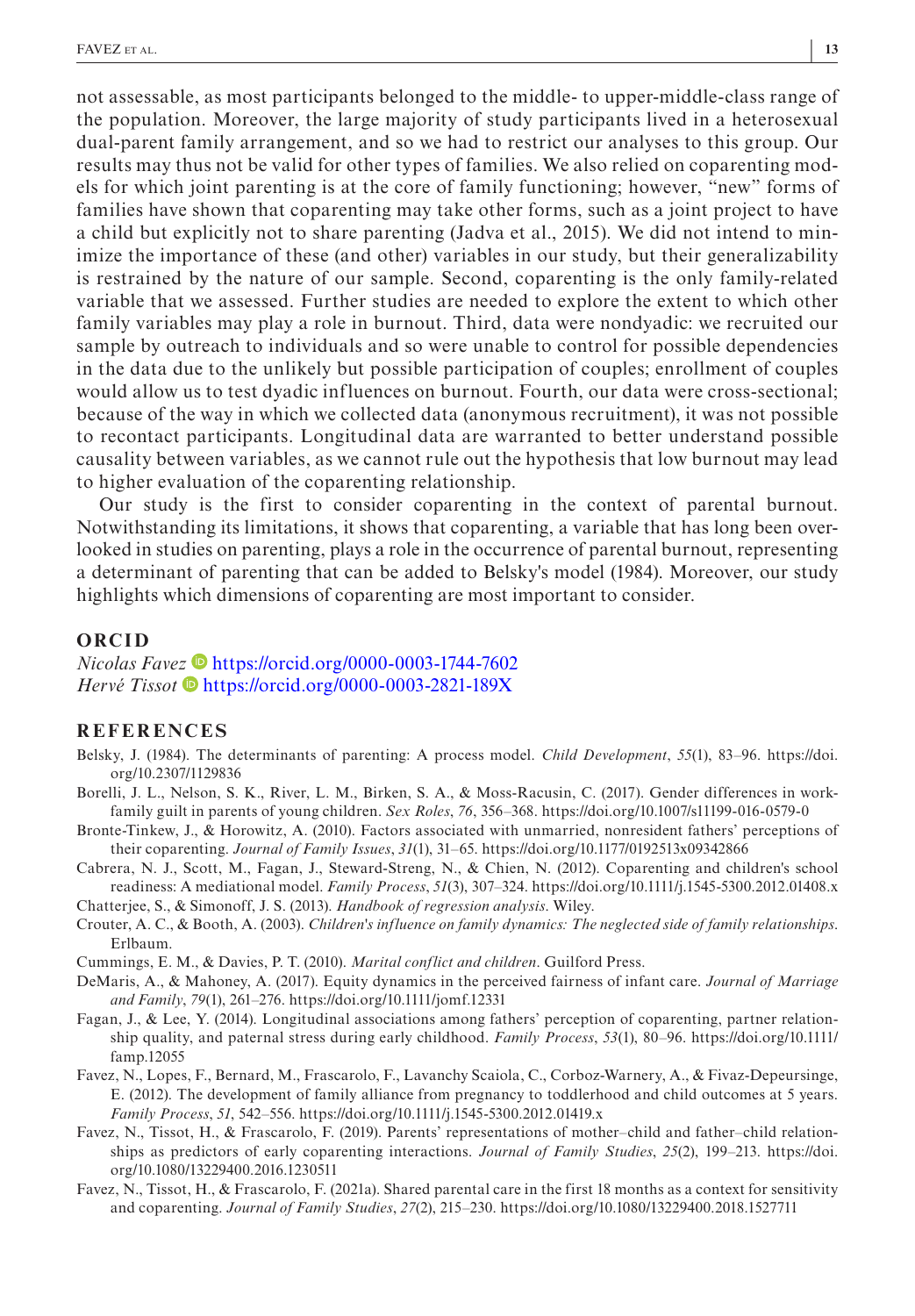- Favez, N., Tissot, H., Golay, P., Max, A., Feinberg, M. E., & Bader, M. (2021b). French adaptation of the Coparenting Relationship Scale: A scale for the assessment of the interparental relationship. *European Journal of Psychological Assessment*, *37*(6), 433–439. <https://doi.org/10.1027/1015-5759/a000633>
- Federal Statistical Office. (2019). *Départ des enfants du foyer parental, selon la taille de la commune, 2012–2016 cumulé [Children leaving home, according to the size of the county, 2012–2016]*. Retrieved from [https://www.bfs.admin.](https://www.bfs.admin.ch/bfs/fr/home/actualites/quoi-de-neuf.assetdetail.8026495.html) [ch/bfs/fr/home/actualites/quoi-de-neuf.assetdetail.8026495.html](https://www.bfs.admin.ch/bfs/fr/home/actualites/quoi-de-neuf.assetdetail.8026495.html)
- Federal Statistical Office. (2021). *Women did 50% more domestic and family work than men in 2020 but men catching up*. Retrieved from [https://www.bfs.admin.ch/bfs/fr/home/actualites/quoi-de-neuf.assetdetail.17124479.](https://www.bfs.admin.ch/bfs/fr/home/actualites/quoi-de-neuf.assetdetail.17124479.html) [html](https://www.bfs.admin.ch/bfs/fr/home/actualites/quoi-de-neuf.assetdetail.17124479.html)
- Feinberg, M. E. (2003). The internal structure and ecological context of coparenting: A framework for research and intervention. *Parenting*, *3*, 95–131. [https://doi.org/10.1207/s15327922par0302\\_01](https://doi.org/10.1207/s15327922par0302_01)
- Feinberg, M. E., Brown, L. D., & Kan, M. L. (2012). A multi-domain self-report measure of coparenting. *Parenting*, *12*, 1–21. <https://doi.org/10.1080/15295192.2012.638870>
- Gallegos, M. I., Jacobvitz, D. B., Sasaki, T., & Hazen, N. L. (2019). Parents' perceptions of their spouses' parenting and infant temperament as predictors of parenting and coparenting. *Journal of Family Psychology*, *33*(5), 542– 553.<https://doi.org/10.1037/fam0000530>
- Gillis, A., & Roskam, I. (2019). Daily exhaustion and support in parenting: Impact on the quality of the parentchild relationship. *Journal of Child and Family Studies*, *28*, 2007–2016. [https://doi.org/10.1007/s10826-019-](https://doi.org/10.1007/s10826-019-01428-2) [01428-2](https://doi.org/10.1007/s10826-019-01428-2)
- Gottman, J. M., & Notarius, C. I. (2000). Decade review: Observing marital interaction. *Journal of Marriage and Family*, *62*(4), 927–947.<https://doi.org/10.1111/j.1741-3737.2000.00927.x>
- Jadva, V., Freeman, T., Tranfield, E., & Golombok, S. (2015). 'Friendly allies in raising a child': A survey of men and women seeking elective co-parenting arrangements via an online connection website. *Human Reproduction*, *30*(8), 1896–1906.<https://doi.org/10.1093/humrep/dev120>
- Kamp Dush, C. M., Kotila, L. E., & Schoppe-Sullivan, S. J. (2011). Predictors of supportive coparenting after relationship dissolution among at-risk parents. *Journal of Family Psychology*, *25*(3), 356–365. [https://doi.org/10.1037/](https://doi.org/10.1037/a0023652) [a0023652](https://doi.org/10.1037/a0023652)
- Kotila, L. E., Schoppe-Sullivan, S. J., & Kamp Dush, C. M. (2013). Time in parenting activities in dual-earner families at the transition to parenthood. *Family Relations*, *62*(5), 795–807.<https://doi.org/10.1111/fare.12037>
- Kuo, P. X., Volling, B. L., & Gonzalez, R. (2017). His, hers, or theirs? Coparenting after the birth of a second child. *Journal of Family Psychology*, *31*(6), 710–720.<https://doi.org/10.1037/fam0000321>
- Le Vigouroux, S., Scola, C., Raes, M.-E., Mikolajczak, M., & Roskam, I. (2017). The big five personality traits and parental burnout: Protective and risk factors. *Personality and Individual Differences*, *119*, 216–219. [https://doi.](https://doi.org/10.1016/j.paid.2017.07.023) [org/10.1016/j.paid.2017.07.023](https://doi.org/10.1016/j.paid.2017.07.023)
- Levy, R., & Widmer, E. D. (Eds.) (2013). *Gendered life courses between standardization and individualization: A European approach applied to Switzerland* (Vol. *18*). LIT Verlag.
- Lindsey, E. W., Caldera, Y., & Colwell, M. (2005). Correlates of coparenting during infancy. *Family Relations*, *54*(3), 346–359. <https://doi.org/10.1111/j.1741-3729.2005.00322.x>
- McDaniel, B. T., Teti, D. M., & Feinberg, M. E. (2018). Predicting coparenting quality in daily life in mothers and fathers. *Journal of Family Psychology*, *32*(7), 904–914. <https://doi.org/10.1037/fam0000443>
- McGill, B. S. (2014). Navigating new norms of involved fatherhood: Employment, fathering attitudes, and father involvement. *Journal of Family Issues*, *35*, 1089–1106. <https://doi.org/10.1177/0192513X14522247>
- McGlynn, C. (2006). *Families and the European Union—Law, policy and pluralism*. Cambridge University Press.
- McHale, J. P. (2007). *Charting the bumpy road of coparenthood: Understanding the challenges of family life*. Zero to Three.
- McHale, J. P., & Irace, K. (2011). Coparenting in diverse family systems. In J. P. McHale, & K. M. Lindahl (Eds.), *Coparenting: A conceptual and clinical examination of family systems* (pp. 15–38). American Psychological Association.
- McHale, J. P., & Rotman, T. (2007). Is seeing believing?: Expectant parents' outlooks on coparenting and later coparenting solidarity. *Infant Behavior and Development*, *30*(1), 63–81. [https://doi.org/10.1016/j.](https://doi.org/10.1016/j.infbeh.2006.11.007) [infbeh.2006.11.007](https://doi.org/10.1016/j.infbeh.2006.11.007)
- McHale, J. P., Waller, M. R., & Pearson, J. (2012). Coparenting interventions for fragile families: What do we know and where do we need to go next? *Family Process*, *51*(3), 284–306.<https://doi.org/10.1111/j.1545-5300.2012.01402.x>
- Mikolajczak, M., Raes, M.-E., Avalosse, H., & Roskam, I. (2018). Exhausted parents: Sociodemographic, childrelated, parent-related, parenting and family-functioning correlates of parental burnout. *Journal of Child and Family Studies*, *27*(2), 602–614.<https://doi.org/10.1007/s10826-017-0892-4>
- Minuchin, S. (1974). *Families and family therapy*. Harvard University Press.
- Murphy, S. E., Gallegos, M. I., Jacobvitz, D. B., & Hazen, N. L. (2017). Coparenting dynamics: Mothers' and fathers' differential support and involvement. *Personal Relationships*, *24*(4), 917–932. [https://doi.org/10.1111/](https://doi.org/10.1111/pere.12221) [pere.12221](https://doi.org/10.1111/pere.12221)